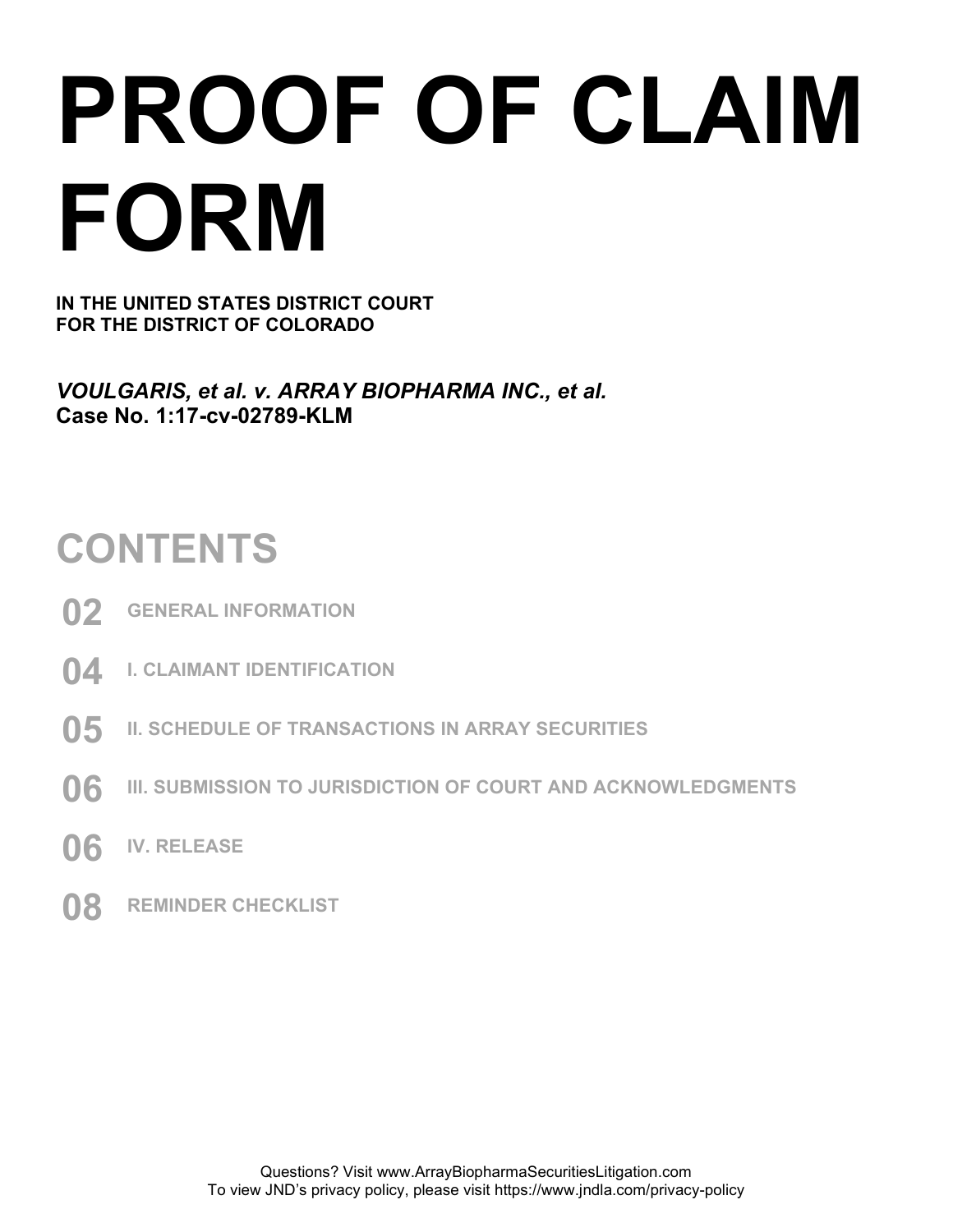## **GENERAL INFORMATION**

#### **I. GENERAL INSTRUCTIONS**

1. All capitalized terms not otherwise defined shall have the same meanings as set forth in the Settlement Agreement dated as of April 28, 2021, which can be downloaded at www.ArrayBiopharmaSecuritiesLitigation.com.

2. To recover as a Class Member based on claims in the action entitled *Voulgaris, et al. v. Array Biopharma Inc. et al,* Case No. 1:17-cv-02789-KLM (the "Action"), you must complete and, on page 7 hereof, sign this Proof of Claim Form ("Claim Form"). If you fail to file a properly addressed (as set forth in paragraph 4 below) Claim Form, your claim may be rejected and you may be precluded from any recovery from the Settlement Fund created in connection with the proposed settlement.

3. Submission of this Claim Form, however, does not assure that you will share in the proceeds of the settlement of the Action.

4. YOU MUST MAIL YOUR COMPLETED AND SIGNED CLAIM FORM POSTMARKED ON OR BEFORE AUGUST 17, 2021, ADDRESSED AS FOLLOWS:

> *Array Biopharma Securities Litigation* Claims Administrator JND Legal Administrator P.O. Box 91406 Seattle, WA 98111

5. If you are a Class Member, you are bound by the terms of any judgment entered in the Action, WHETHER OR NOT YOU SUBMIT A CLAIM FORM unless you timely and validly request exclusion from the settlement class pursuant to the Notice.

#### **II. CLAIMANT IDENTIFICATION**

1. If you purchased and/or acquired Array BioPharma Inc. ("Array") common stock between June 30, 2016 and March 17, 2017, inclusive, and held the shares in your name, you are the beneficial purchaser or acquirer as well as the record purchaser or acquirer. If, however, the shares were registered in the name of a third party, such as a nominee or brokerage firm, you are the beneficial purchaser and the third party is a record purchaser.

2. Use Part I of this form entitled "Claimant Identification" to identify each purchaser of record ("nominee"), if different from the beneficial purchaser of Array securities which forms the basis of this claim. THIS CLAIM MUST BE FILED BY THE ACTUAL BENEFICIAL PURCHASER(S) OR ACQUIRER(S), OR THE LEGAL REPRESENTATIVE OF SUCH PURCHASER(S) OR ACQUIRER(S) OF THE ARRAY COMMON STOCK UPON WHICH THIS CLAIM IS BASED.

3. All joint purchasers must sign this claim. Executors, administrators, guardians, conservators and trustees must complete and sign this claim on behalf of Persons represented by them and their authority must accompany this claim and their titles or capacities must be stated. The Social Security (or taxpayer identification) number and telephone number of the beneficial owner may be used in verifying the claim. Failure to provide the foregoing information could delay verification of your claim or result in rejection of the claim.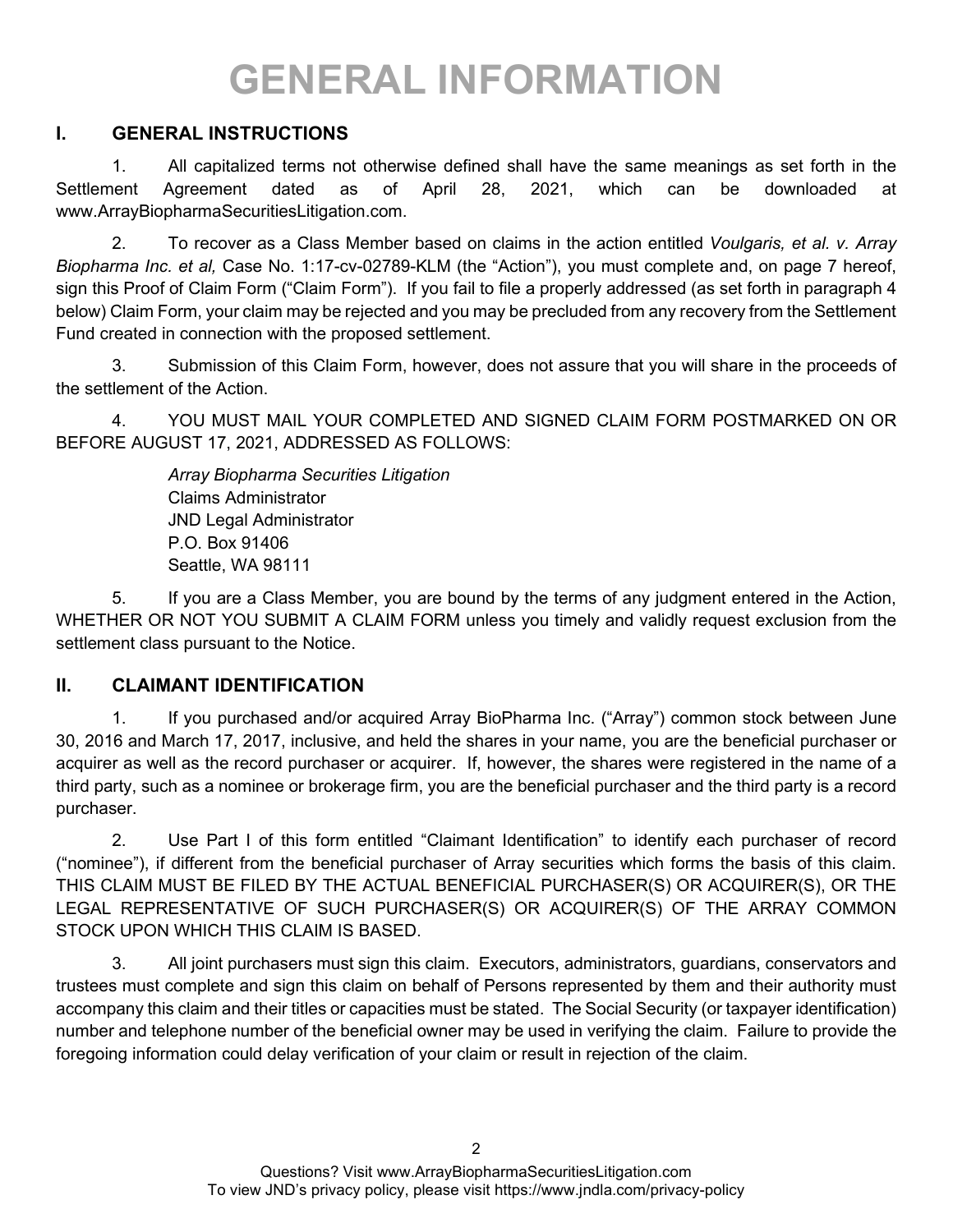#### **III. CLAIM FORM**

1. Use Part II of this form entitled "Schedule of Transactions in Array Securities" to supply all required details of your transaction(s). If you need more space or additional schedules, attach separate sheets giving all of the required information in substantially the same form. Sign and print or type your name on each additional sheet.

2. On the schedules, provide all of the requested information with respect to *all* of your purchases or acquisitions and *all* of your sales of Array securities which took place at any time beginning June 30, 2016 through March 21, 2017, inclusive, whether such transactions resulted in a profit or a loss. You must also provide all of the requested information with respect to all of the shares of Array securities you held at the opening of trading on June 30, 2016 and close of trading on March 21, 2017. Failure to report all such transactions may result in the rejection of your claim.

3. List each transaction in the Class Period separately and in chronological order by trade date, beginning with the earliest. You must accurately provide the month, day, and year of each transaction you list. The date of covering a "short sale" is deemed to be the date of purchase of Array securities. The date of a "short sale" is deemed to be the date of sale of Array securities.

4. Broker confirmations or other documentation of your transactions in Array securities should be attached to your claim. Failure to provide this documentation could delay verification of your claim or result in rejection of your claim.

3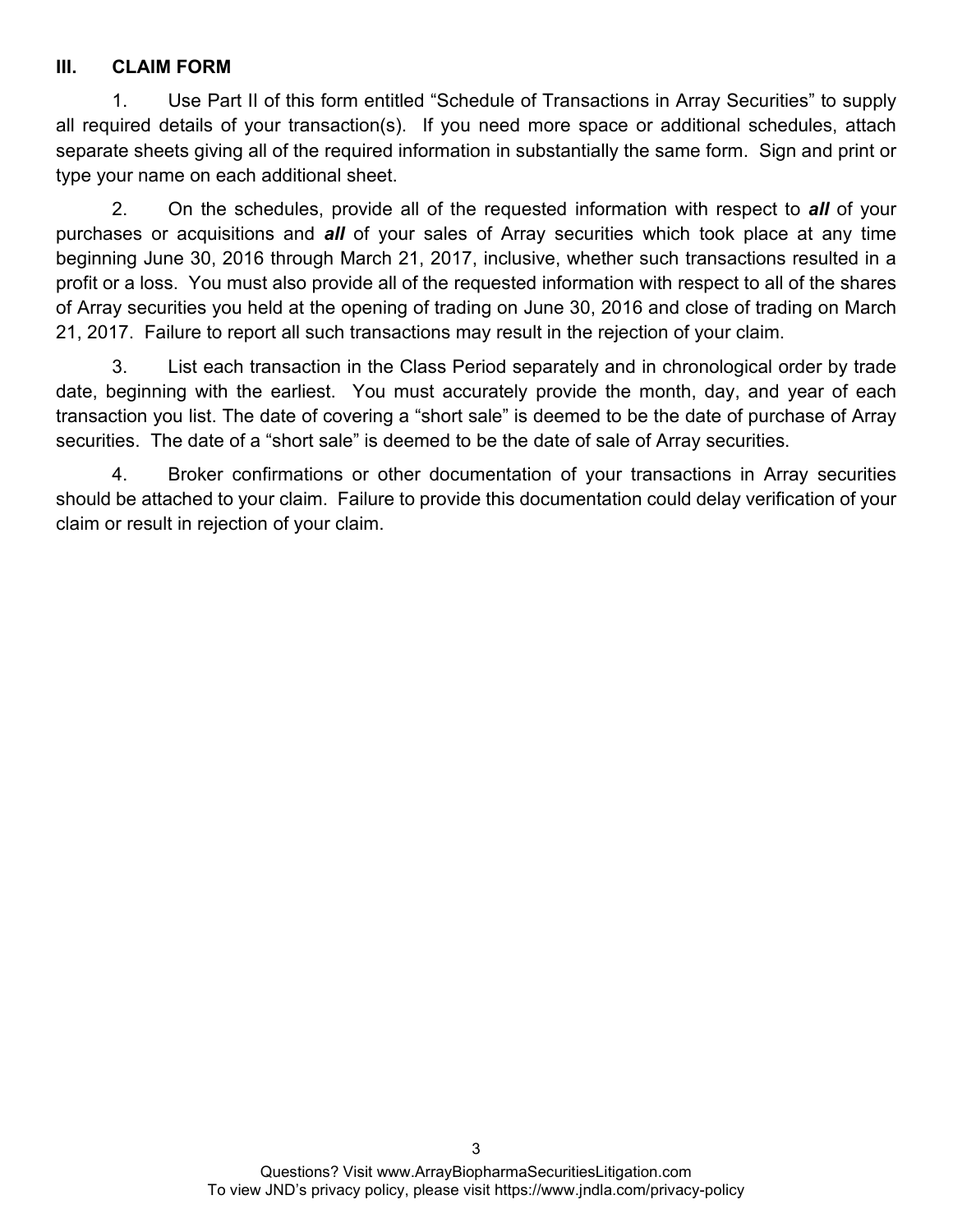### **I. CLAIMANT IDENTIFICATION**

#### Must be Postmarked No Later Than August 17, 2021

Please Type or Print

Beneficial Owner's Name (First, Middle, Last) Co-Beneficial Owner's Name (First, Middle, Last) Address1 (street name and number) Address2 (apartment, unit or box number) City **State or Province** Zip Code or Postal Code Country Last 4 of the Social Security Number or Taxpayer Identification Number  $\Box$  Individual Corporation/Other Telephone Number (Work) Telephone Number (Home) ― ― ― ― Email Address Record Owner's Name (if different from beneficial owner listed above)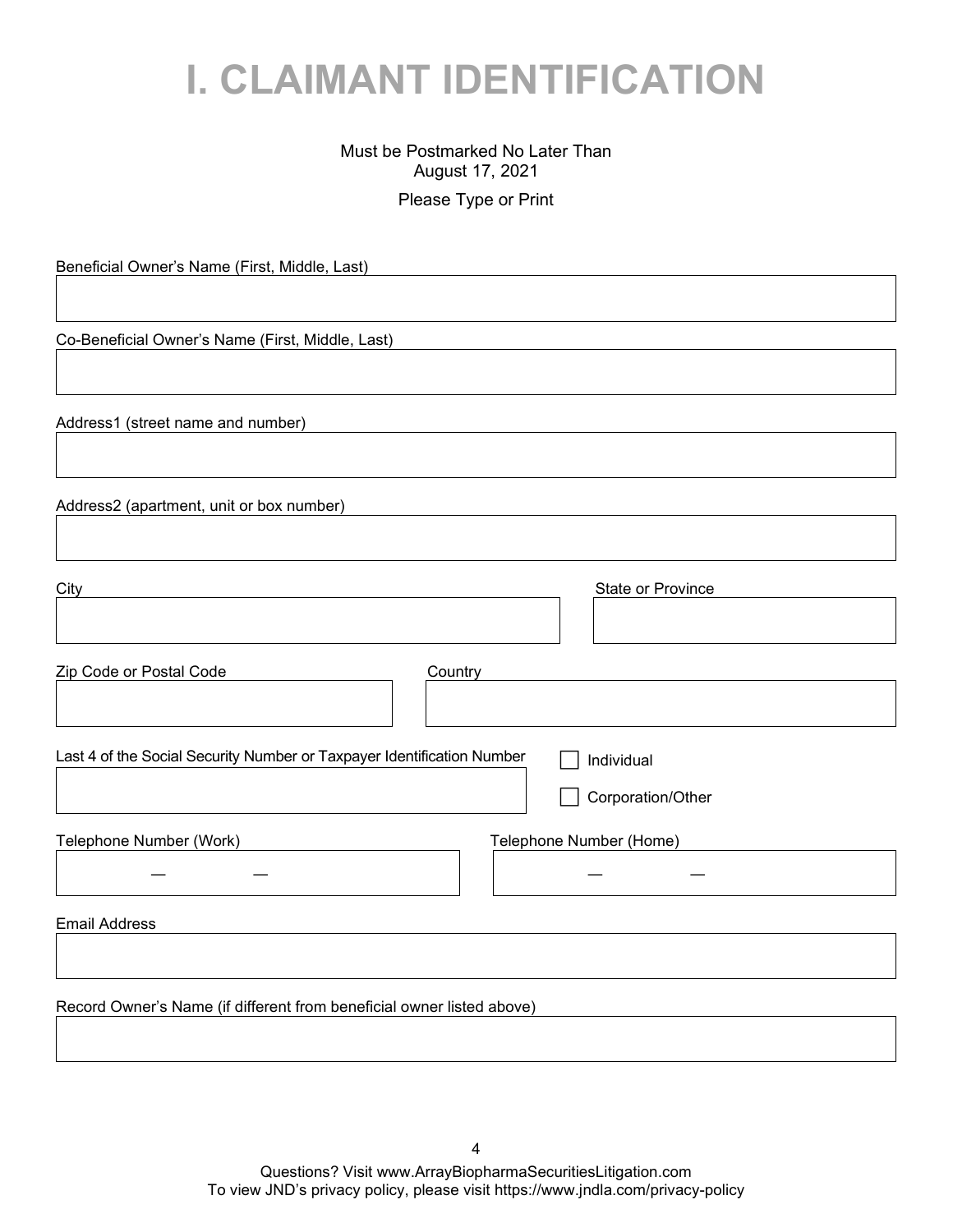## **II. SCHEDULE OF TRANSACTIONS IN ARRAY BIOPHARMA INC. SECURITIES**

#### **A. Number of shares of Array securities held at the close of trading on June 29, 2016:**

#### **B.** Purchases or acquisitions of Array Biopharma, Inc. common stock between June 30, 2016 and March 21, 2017<sup>1</sup>, inclusive: (Must be documented)

| <b>Trade Date</b><br>(MM/DD/YY) | <b>Number of Shares</b><br><b>Purchased or Acquired</b> | <b>Price Per Share</b> | <b>Total Purchase or</b><br><b>Acquisition Price</b> |
|---------------------------------|---------------------------------------------------------|------------------------|------------------------------------------------------|
|                                 |                                                         |                        | \$                                                   |
|                                 |                                                         |                        | \$                                                   |
|                                 |                                                         | Œ                      | \$                                                   |

#### **C. Sales of Array Biopharma, Inc. common stock between June 30, 2016 and March 21, 2017, inclusive:** (Must be documented)

| <b>Trade Date</b><br>(MM/DD/YY) | <b>Number of Shares Sold</b> | <b>Price Per Share</b> | <b>Total Sales Price</b> |
|---------------------------------|------------------------------|------------------------|--------------------------|
|                                 |                              | \$                     | Φ                        |
|                                 |                              | \$                     | ง                        |
|                                 |                              | \$                     | w                        |

**D. Number of shares of Array Biopharma, Inc. securities held at the close of trading on March 21, 2017:** (Must be documented)

#### **If you require additional space, attach extra schedules in the same format as above. Sign and print your name on each additional page.**

#### **YOU MUST READ AND SIGN THE RELEASE ON PAGE 7. FAILURE TO SIGN THE RELEASE MAY RESULT IN A DELAY IN PROCESSING OR THE REJECTION OF YOUR CLAIM.**

Questions? Visit www.ArrayBiopharmaSecuritiesLitigation.com To view JND's privacy policy, please visit https://www.jndla.com/privacy-policy

 $1$  Only Array common stock purchased or otherwise acquired during the Class Period (i.e. from June 30, 2016 to March 17, 2017, inclusive) is included in the Settlement. Your sales of Array common stock during the period from March 18, 2017 through March 21, 2017 will be used for purposes of calculating your "Recognized Loss" under the Plan of Allocation. Therefore, in order for the Settlement Administrator to be able to balance your claim, the requested purchase information through March 21, 2017 must also be provided."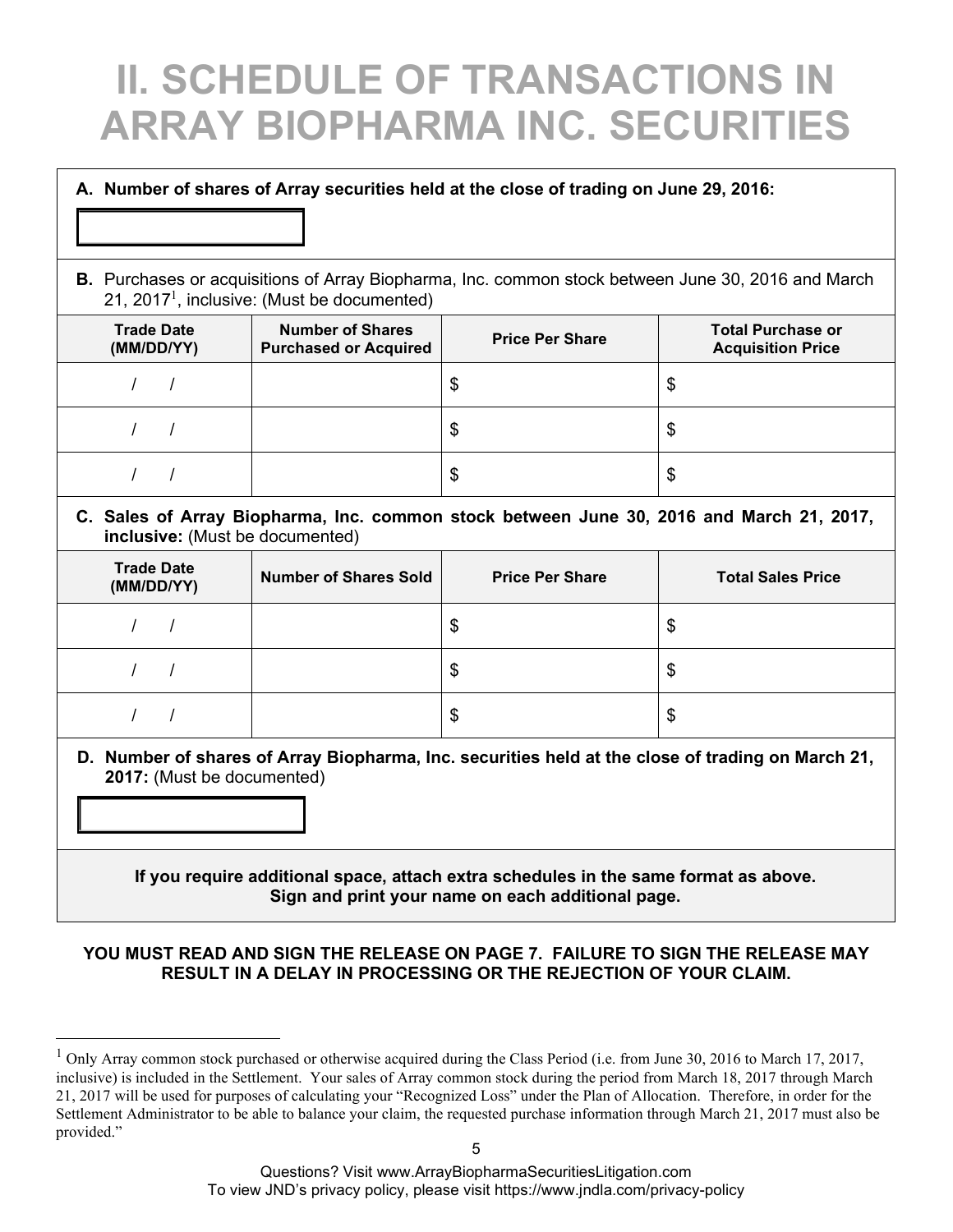### **III. SUBMISSION TO JURISDICTION OF COURT AND ACKNOWLEDGMENTS**

I (We) submit this Proof of Claim under the terms of the Settlement Agreement, dated as of April 28, 2021 described in the Notice. I (We) also submit to the jurisdiction of the United States District Court for the District of Colorado, with respect to my (our claim) as a Class Member and for purposes of enforcing the release set forth herein. I (We) further acknowledge that I am (we are) bound by and subject to the terms of any judgment that may be entered in the Action. I (We) agree to furnish additional information to Lead Counsel to support this claim if required to do so. I (We) have not submitted any other claim covering the same purchases or sales of Array securities stock during the Class Period and know of no other Person having done so on my (our) behalf.

### **IV. RELEASE**

1. I (We) hereby acknowledge full and complete satisfaction of, and do hereby fully, finally and forever settle, release, relinquish and discharge and covenant not to sue with respect to, the Released Plaintiffs' Claims each and all of the Releasees.

2. "Released Plaintiffs' Claims" means any and all Claims arising from or related in any way to both (*i*) the purchase of Array BioPharma Inc. common stock during the Class Period and (*ii*) the acts, facts, statements or omissions that have been, could have been, or could be alleged by Plaintiffs in the Action, including any and all Claims and claims, demands, losses, rights, causes of action, liabilities, obligations, judgments, suits, matters and issues of any kind or nature whatsoever, whether known or unknown, contingent or absolute, suspected or unsuspected, disclosed or undisclosed, that have been, could have been, or could be asserted in the Action or in any court, tribunal, forum or proceeding (including, but not limited to, any claims arising under federal, state or foreign law, common law, statute, rule or regulation relating to alleged fraud, breach of any duty, negligence, violations of the federal securities laws, or otherwise and including all claims within the exclusive jurisdiction of the federal courts), whether individual or class, which Plaintiffs or any member of the Class, or their legal representatives, heirs, executors, administrators, predecessors, successors in interest, transferees and assignees, ever had, now have, or hereafter can, shall, or may have had, except claims to enforce the Settlement.

a. "Unknown Claims" means any and all (*i*) Released Plaintiffs' Claims that any Releasor does not know or suspect exists with respect to one or more Releasees at the time of the release of the Releasees or (*ii*) Released Defendants' Claims that any Releasee does not know or suspect exists with respect to one or more Releasors at the time of the release of the Releasors, which, if known by such Releasee or Releasor (as the case may be) might have affected his, her, or its decision(s) concerning the Settlement. As to all Claims released by the Settlement Agreement, the Parties stipulate and agree that, upon the Effective Date of the Settlement, each of the Parties expressly waives, and each Class Member shall be deemed to have waived, and by operation of the Order Approving Settlement and Final Judgment shall have expressly waived, any and all provisions, rights and benefits conferred by any law of any state or territory of the United States or of any other country, or any principle of federal or common law, that is similar, comparable or equivalent to California Civil Code Section 1542, which provides:

#### **A general release does not extend to claims that the creditor or releasing party does not know or suspect to exist in his or her favor at the time of executing the release and that, if known by him or her, would have materially affected his or her settlement with the debtor or released party.**

The Parties acknowledge, and all other Class Members by operation of law shall be deemed to have acknowledged, that the inclusion of Unknown Claims in the Claims released pursuant to the Settlement Agreement was separately bargained for and is a key element of the Settlement Agreement.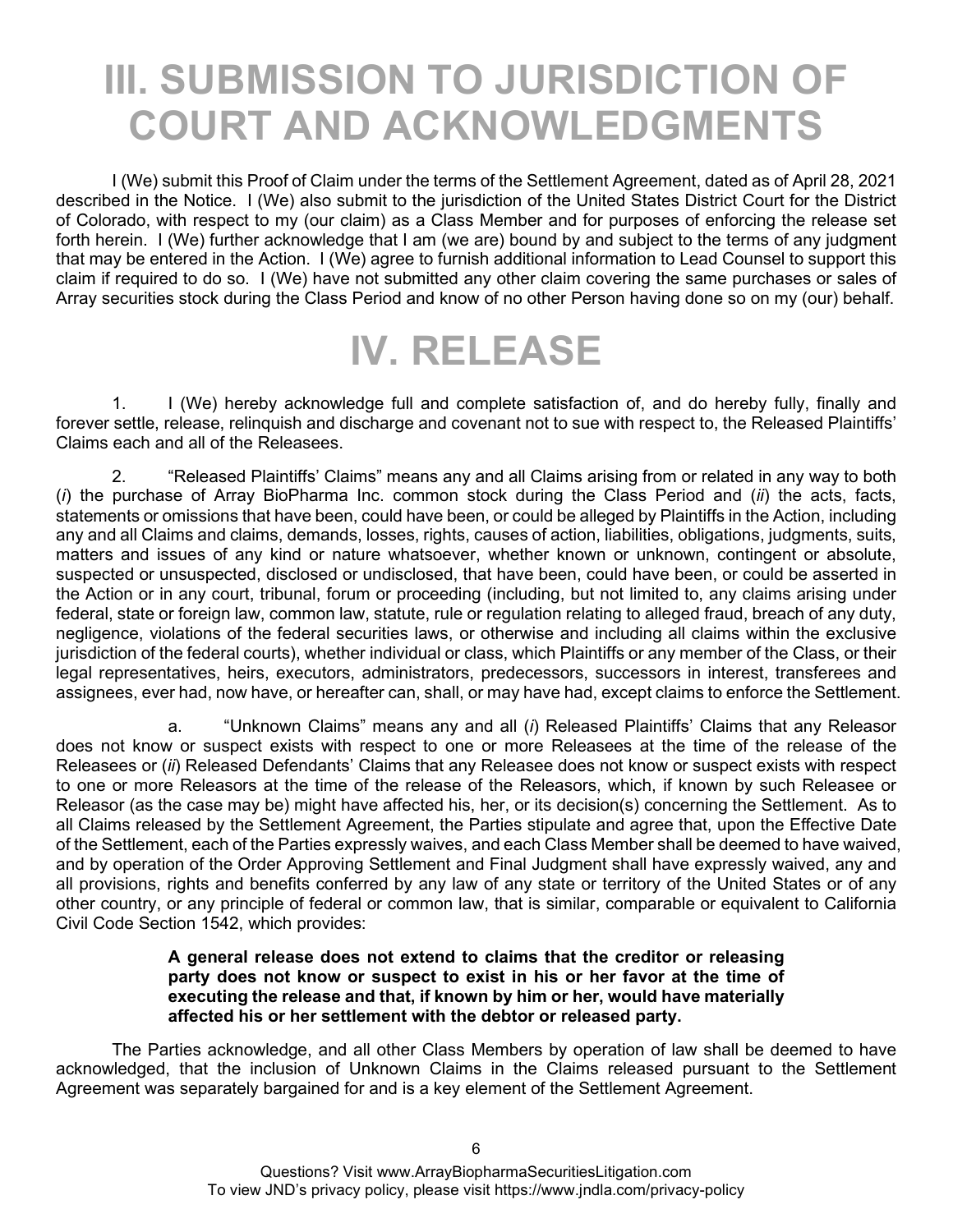3. I (We) hereby warrant and represent that I (we) have not assigned or transferred or purported to assign or transfer, voluntarily or involuntarily, any matter released pursuant to this release or any other part or portion thereof.

4. I (We) hereby warrant and represent that I (we) have included information about all of my (our) transactions in Array securities that occurred during the Class Period as well as the number and type of Array securities held by me (us) on June 30, 2016 and March 21, 2017.

5. I (We) certify that I am (we are) not subject to backup withholding under the provisions of Section 3406(a)(1)(C) of the Internal Revenue Code.

Note: If you have been notified by the Internal Revenue Service that you are subject to backup withholding, please strike out the language that you are not subject to backup withholding in the certification above.

I declare under penalty of perjury under the laws of the United States of America that the foregoing information supplied on this Proof of Claim by the undersigned is true and correct.

| Executed this                                    | day of |                | <i>in</i>                                        |  |  |
|--------------------------------------------------|--------|----------------|--------------------------------------------------|--|--|
|                                                  |        | (Month / Year) | (City/ State/Country)                            |  |  |
|                                                  |        |                |                                                  |  |  |
| (Sign your name here)                            |        |                | (Sign your name here)                            |  |  |
| (Type or print your name here)                   |        |                | (Type or print your name here)                   |  |  |
| (Capacity of person(s) signing, e.g.,            |        |                | (Capacity of person(s) signing, e.g.,            |  |  |
| Beneficial Purchaser, Executor or Administrator) |        |                | Beneficial Purchaser, Executor or Administrator) |  |  |